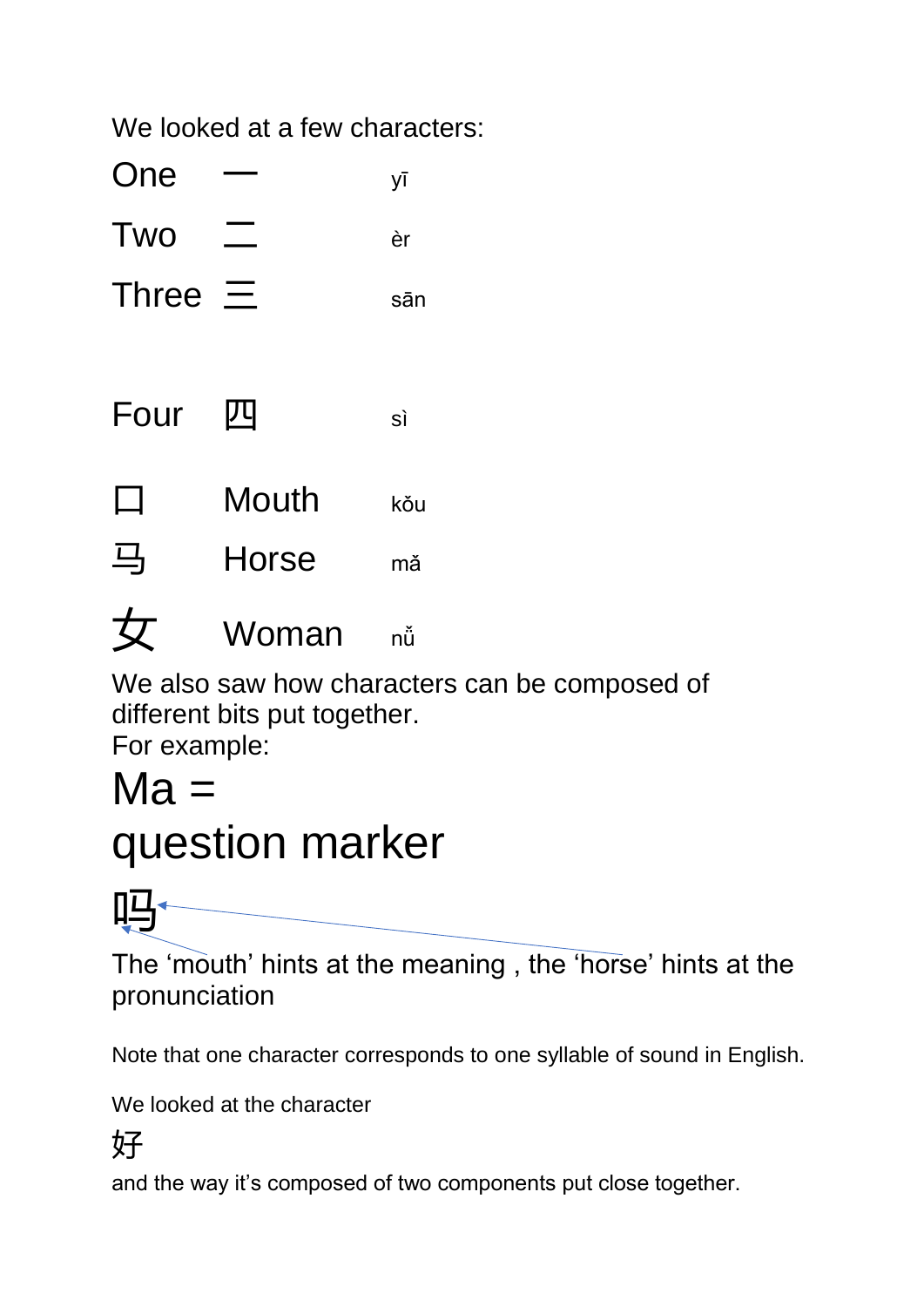In this character, the two components (the bit on the left and the bit on the right) take up the same amount of space as a very simple character, such as the number 1 in other words

### 女

which, on it's own means 'female' and

子

which, on its own, represents 'child'

are written so that they are the same size as  $\sqrt[4]{5}$ .

| Woman: $\overline{\mathbf{y}}$ nu                  |                                                                                                            |
|----------------------------------------------------|------------------------------------------------------------------------------------------------------------|
| Child: $\overline{f}$ zǐ                           |                                                                                                            |
| Good: 好 Hǎo                                        |                                                                                                            |
| уī<br>èr<br>sān<br>sì<br>wǔ<br>'work' $\Box$ gong1 | We learnt to pronounce the characters from $1 - 5$<br>We also learnt to recognise the character that means |
|                                                    | and one which means 'king': $\pm$<br>Wáng (one of the most common surnames in China).                      |
|                                                    | Obstanti (175 m) bizante e internacional de la decedera de la femilia del                                  |

Giving 'King' his precious stone makes the character for Jade:

玉 yù

国 guó

Put the imperial jade in the centre of four borders and you have the character for country:

|--|